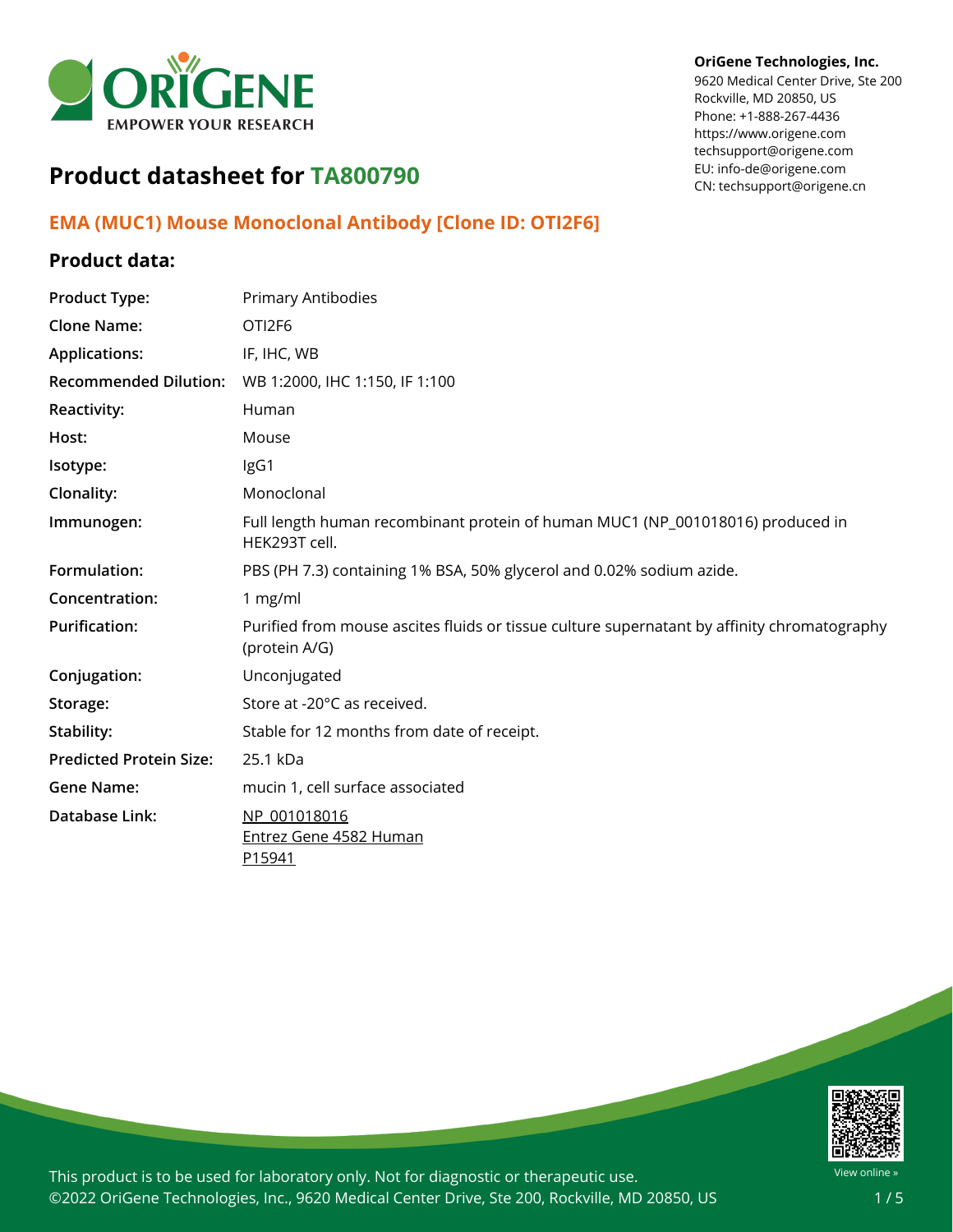#### **CORIGENE EMA (MUC1) Mouse Monoclonal Antibody [Clone ID: OTI2F6] – TA800790**

**Background:** This gene encodes a membrane-bound protein that is a member of the mucin family. Mucins are O-glycosylated proteins that play an essential role in forming protective mucous barriers on epithelial surfaces. These proteins also play a role in intracellular signaling. This protein is expressed on the apical surface of epithelial cells that line the mucosal surfaces of many different tissues including lung, breast stomach and pancreas. This protein is proteolytically cleaved into alpha and beta subunits that form a heterodimeric complex. The N-terminal alpha subunit functions in cell-adhesion and the C-terminal beta subunit is involved in cell signaling. Overexpression, aberrant intracellular localization, and changes in glycosylation of this protein have been associated with carcinomas. This gene is known to contain a highly polymorphic variable number tandem repeats (VNTR) domain. Alternate splicing results in multiple transcript variants. [provided by RefSeq, Feb 2011]

**Synonyms:** ADMCKD; ADMCKD1; CA 15-3; CD227; EMA; H23AG; KL-6; MAM6; MCD; MCKD; MCKD1; MUC-1; SEC

**Protein Families:** Druggable Genome, Secreted Protein, Transmembrane

#### **Product images:**



HEK293T cells were transfected with the pCMV6- ENTRY control (Cat# [PS100001], Left lane) or pCMV6-ENTRY MUC1 (Cat# [RC221390], Right lane) cDNA for 48 hrs and lysed. Equivalent amounts of cell lysates (5 ug per lane) were separated by SDS-PAGE and immunoblotted with anti-MUC1(Cat# TA800790). Positive lysates [LY422694] (100ug) and [LC422694] (20ug) can be purchased separately from OriGene.



Western blot analysis of extracts (35ug) from 9 different cell lines by using anti-MUC1 monoclonal antibody at 1:200 dilution. (HepG2: human; HeLa: human; SVT2: mouse; A549: human; COS7: monkey; Jurkat: human; MDCK: canine; PC12: rat; MCF7: human)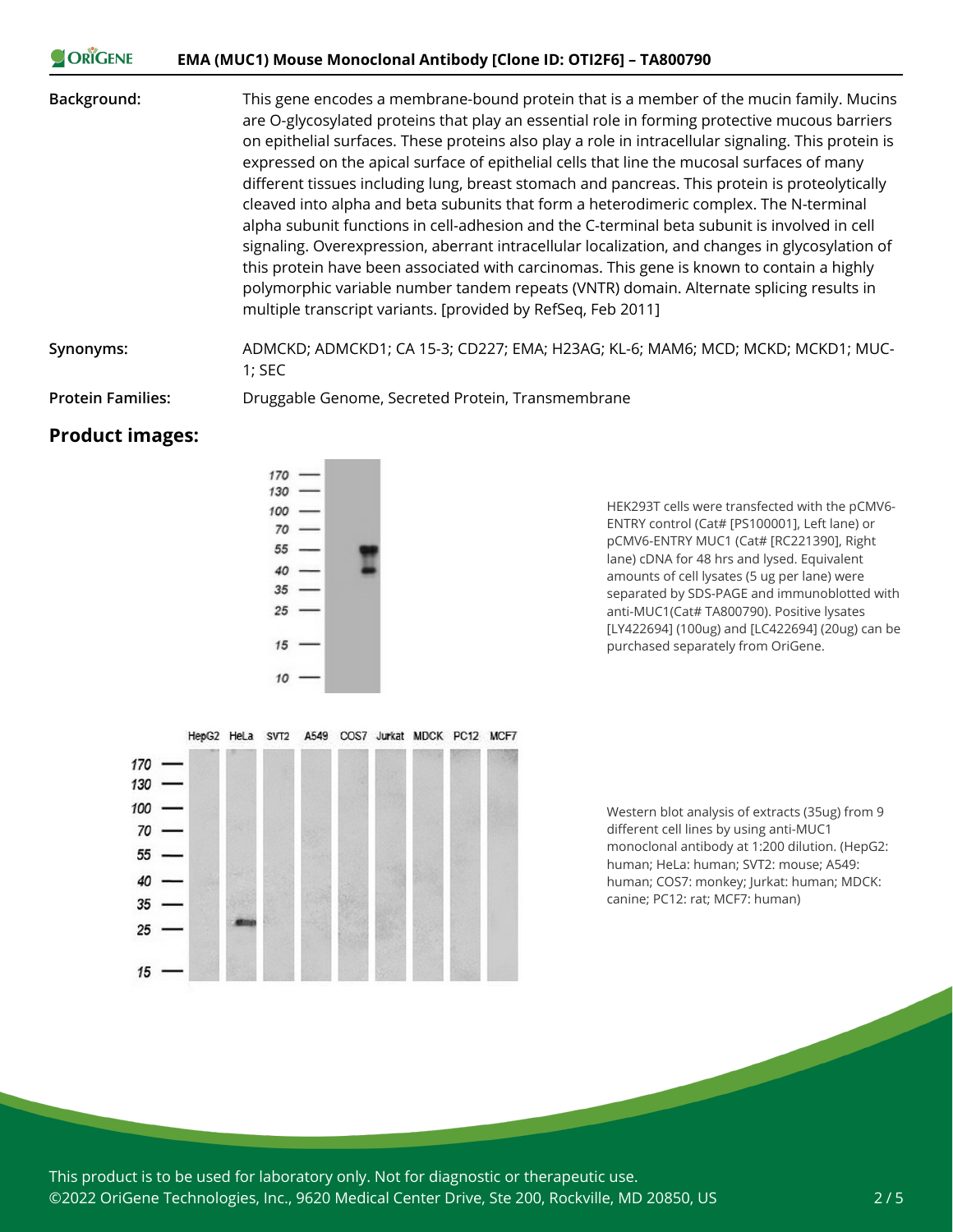

Immunohistochemical staining of paraffinembedded Human breast tissue within the normal limits using anti-MUC1 mouse monoclonal antibody. (Heat-induced epitope retrieval by 10mM citric buffer, pH6.0, 120°C for 3min, TA800790)

Immunohistochemical staining of paraffinembedded Adenocarcinoma of Human breast tissue using anti-MUC1 mouse monoclonal antibody. (Heat-induced epitope retrieval by 10mM citric buffer, pH6.0, 120°C for 3min, TA800790)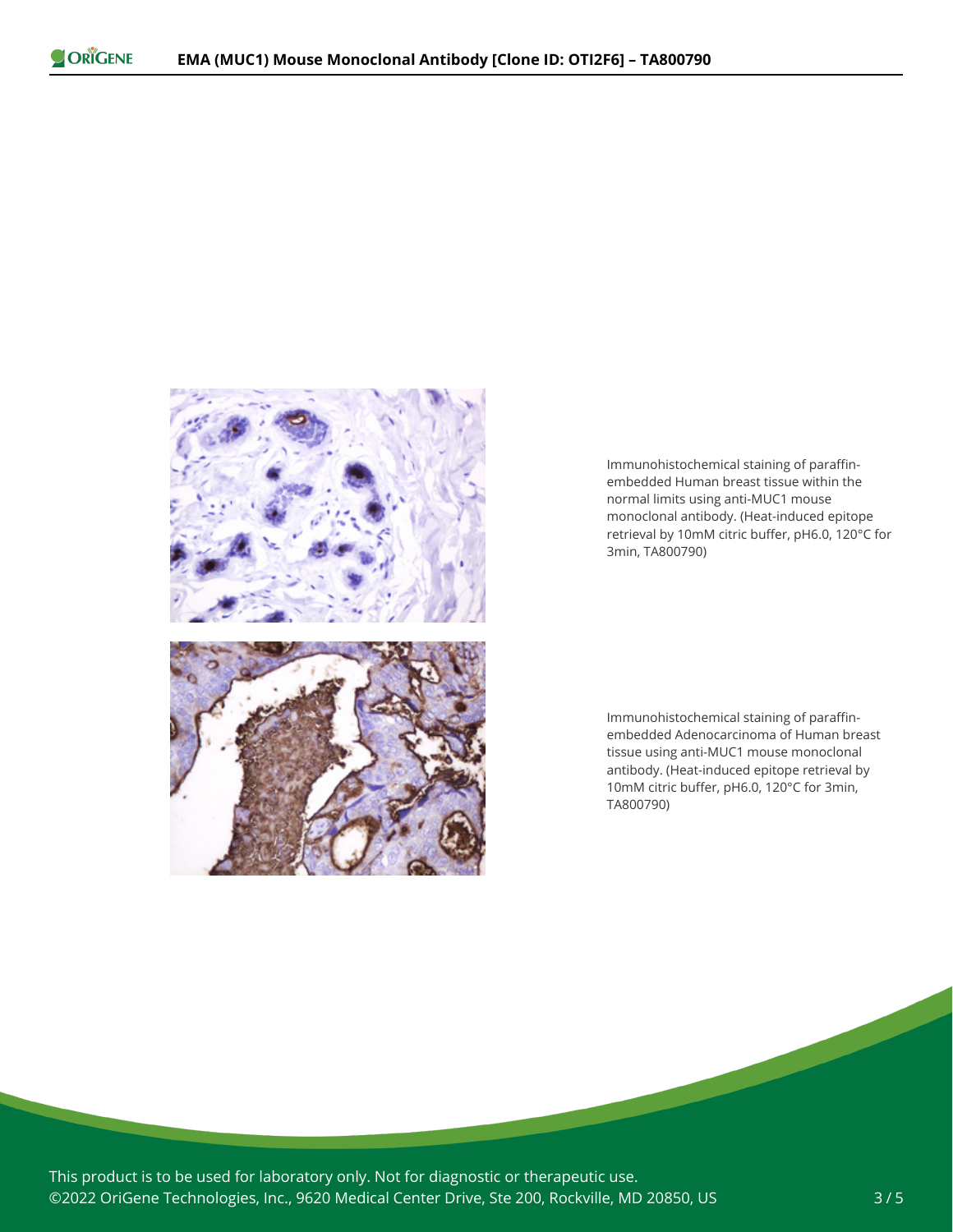ORIGENE



Immunohistochemical staining of paraffinembedded Human colon tissue within the normal limits using anti-MUC1 mouse monoclonal antibody. (Heat-induced epitope retrieval by 10mM citric buffer, pH6.0, 120°C for 3min, TA800790)

Immunohistochemical staining of paraffinembedded Human Kidney tissue within the normal limits using anti-MUC1 mouse monoclonal antibody. (Heat-induced epitope retrieval by 10mM citric buffer, pH6.0, 120°C for 3min, TA800790)

Immunohistochemical staining of paraffinembedded Carcinoma of Human lung tissue using anti-MUC1 mouse monoclonal antibody. (Heat-induced epitope retrieval by 10mM citric buffer, pH6.0, 120°C for 3min, TA800790)